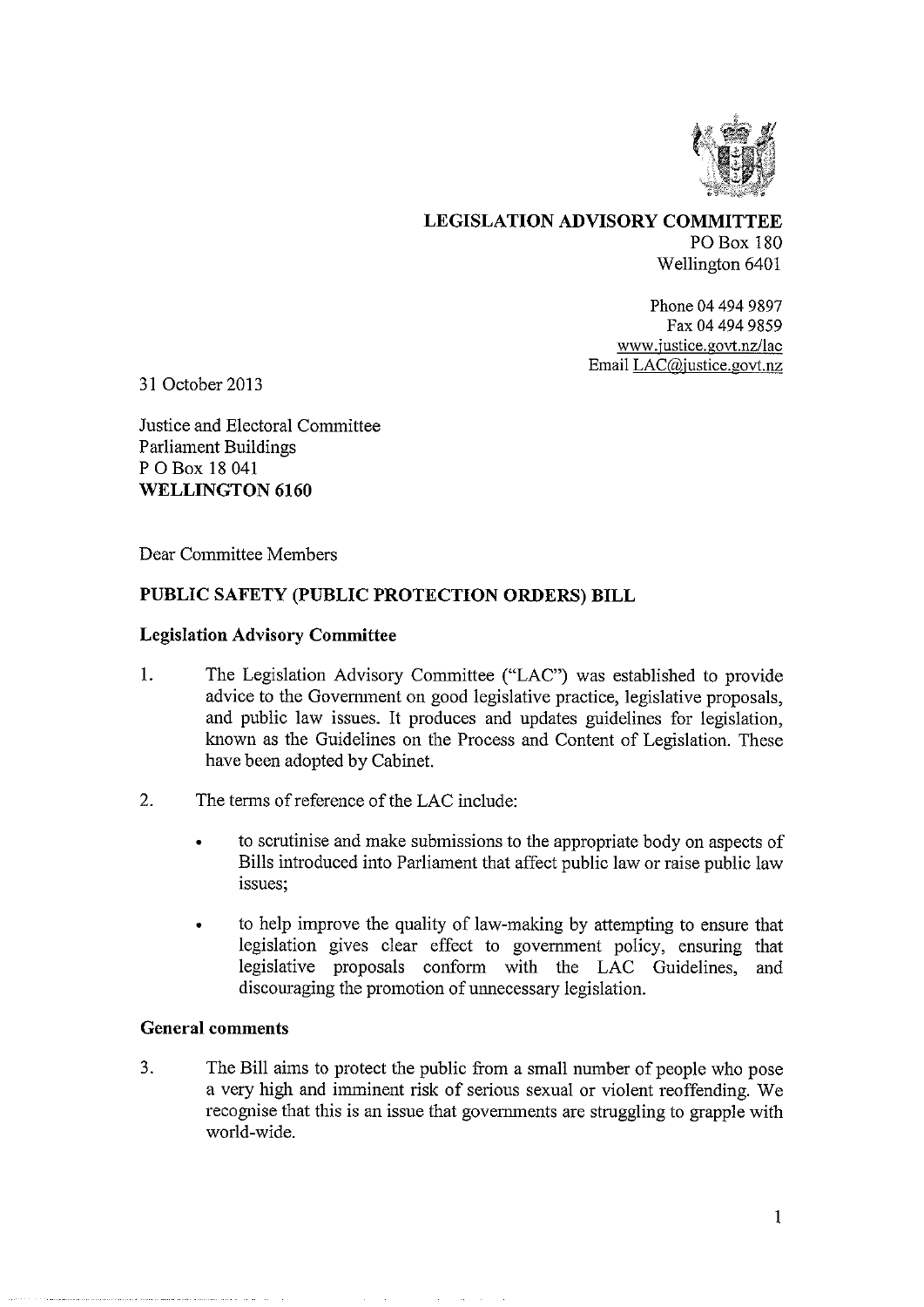- 4. The LAC Guidelines set out the fundamental common law principle in favour of the liberty of the subject. This principle flows from the old common law presumption that penal statutes should be interpreted narrowly in favour of the subject. The Bill characterises the regime as civil and not penal. There are however aspects of the regime that have penal characteristics since a person subject to an order is retained within prison precincts, and subject to prison-like administrative powers of search, interception of phone calls and other correspondence.
- 5. We consider this regime can be improved so that it both achieves its purpose of protecting the public, and provides a pathway of rehabilitation. The LAC considers that aspects of the proposed regime pose a litigation risk to the Crown, as counsel could argue that the regime does not strike the right balance between protecting the public, and ensuring that the rights of the person subject to the order are sufficiently protected. The LAC therefore make a number of suggestions to reduce this litigation risk, and to better give effect to the policy intent of the regime, which the Committee may wish to consider:
	- Amend cl 4 to make rehabilitative treatment for the purpose of facilitating the detainee's safe reintegration into society an objective of the Bill.
	- Amend cl 15(3) to make it mandatory for the manager of a residence to implement the review panel's recommendations on a detainee's management plan.
	- Amend cl 13 so that a judge must explicitly consider less restrictive options before making a public protection order.

# Prospective effect

- 6. The LAC Guidelines note the "general principle is that statutes and regulations operate prospectively, that is, they do not affect existing situations". There are two sets of offenders for whom the public protection order regime would be prospective: offenders currently serving a finite prison term for a serious sexual or violent offence; and those subject to an extended supervision order with a condition of full-time accompaniment or monitoring. The prospective effect of the public protection order regime has a particular impact in relation to this second group of offenders. While a public protection order does not change the immediate situation for those still in prison (it changes their future expectations and their situation once they are released), such orders have an immediate and disadvantageous effect on those who have already been released and are currently subject to an extended supervision order. A public protection order imposes a regime on these people that is more restrictive than that which they are currently subject to.
- 7. Making public protection orders wholly prospective (by restricting orders to people who have been sentenced after the Bill comes into force or excluding people currently subject to an extended supervision order) would defeat the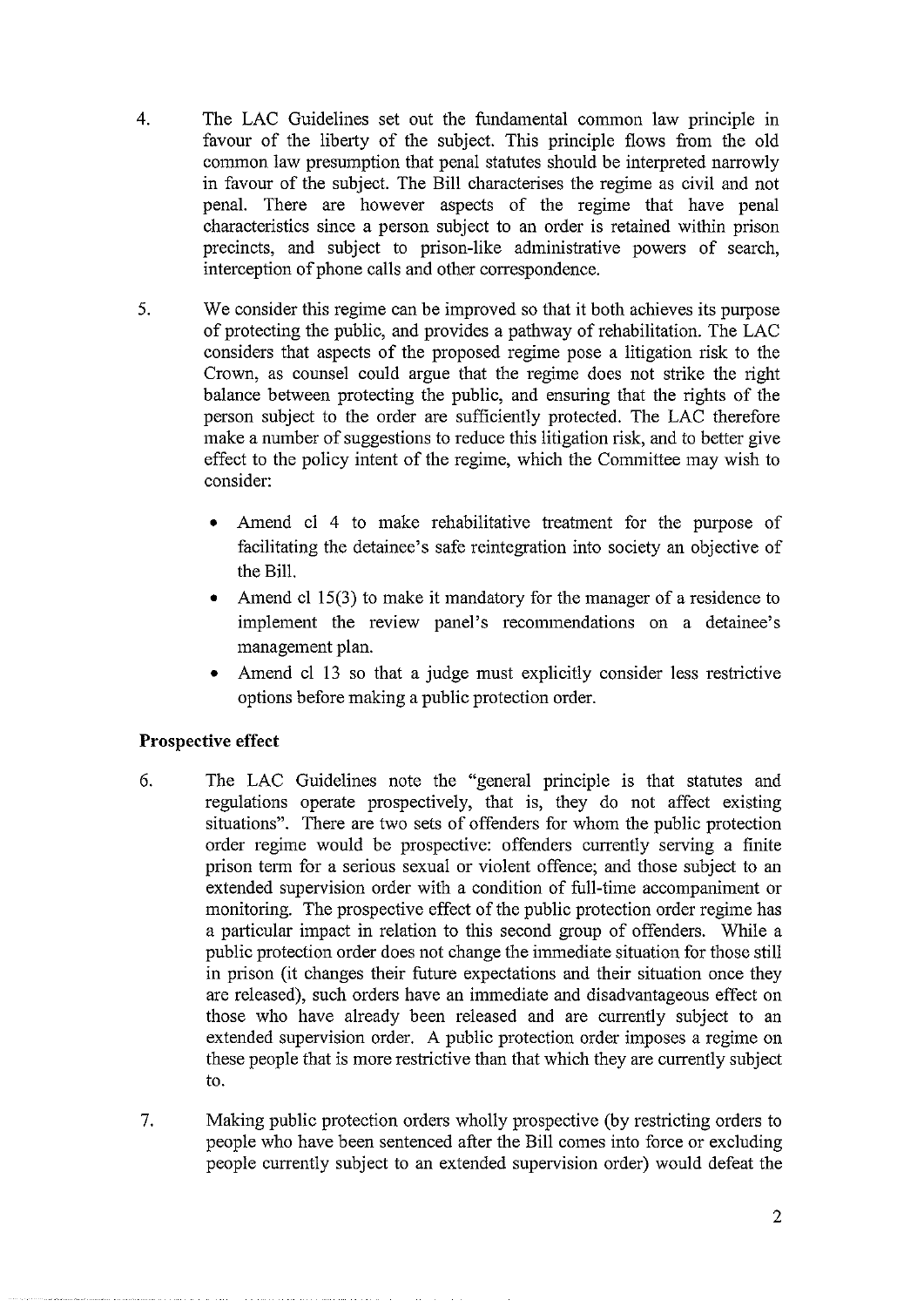purpose of the Bill. However, we recommend that the Committee consider an alternative option for people who have already been released and are subject to an extended supervision order. For this group, the current maximum 10 year term for an extended supervision order could be extended. This approach would avoid retrospectively imposing a regime on people who have been released that is more restrictive than that which they are currently under.

### Search and seizure provisions

- 8. The Bill provides a manager of a residence with numerous powers of entry and search. The LAC has two concerns with clause 57, the personal search provision.
- 9. First, the terms "strip-search" and "a search of any resident" are not defined. Given the invasive nature of a search of a person, it is highly desirable that the ambit of such a power is clear. Both the Corrections Act 2004 and the Search and Surveillance Act 2012 contain definitions of "rub-down" searches, and the Corrections Act contains a definition of "strip-search", to provide clarity over what is authorised. We note that el 57(6) provides that a search must comply with any guidelines or instructions issued. Any publicity available guidelines or instructions should be available to residents.
- 10. Second, we are concerned about the mandatory requirement for a strip-search each time the resident enters or leaves the prison where their residence is located. The equivalent provision in the Corrections Act 2004 provides officers with a discretion as to whether to strip-search a prisoner when they leave or enter a prison. There does not seem to be any reason why a stripsearch should be discretionary for prisoners but mandatory for people in residences. The mandatory nature of the requirement does not seem necessary or practicable, for instance if a resident needs to be taken to hospital urgently.
- 11. Accordingly, we recommend that the Committee consider replacing the word "must" with "may" in clause 57(3) so that a strip-search of a resident who enters or leaves the prison in which their residence is located is discretionary rather than mandatory, consistent with the Corrections Act.

### Review panel

12. The Bill creates a new review panel of 6 members appointed by the Minister of Justice by written notice. The review panel reviews orders and makes recommendations to the chief executive or the manager of a residence. Although a member may resign from office, there is no provision allowing the Minister of Justice to remove a member for reasons of neglect of duty or misconduct which is contained in other legislation (see, for example, s 121 of the Parole Act 2002 and s 108 of the Search and Surveillance Act 2012). We recommend that the Committee consider whether such a provision should be added to the Bill.